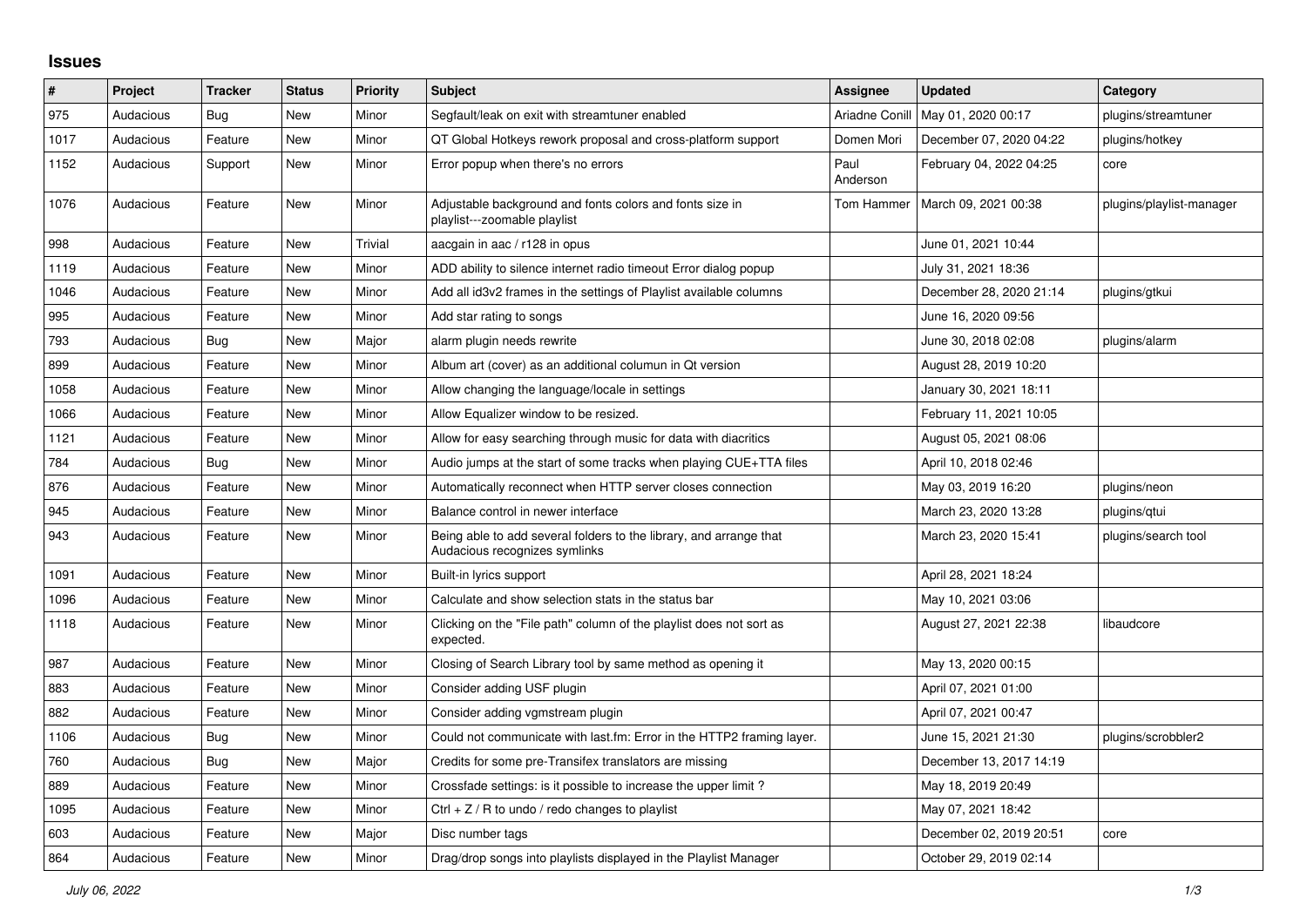| $\vert$ # | Project   | <b>Tracker</b> | <b>Status</b> | <b>Priority</b> | <b>Subject</b>                                                                                                                            | Assignee | <b>Updated</b>           | Category           |
|-----------|-----------|----------------|---------------|-----------------|-------------------------------------------------------------------------------------------------------------------------------------------|----------|--------------------------|--------------------|
| 955       | Audacious | Feature        | <b>New</b>    | Minor           | Enqueue option                                                                                                                            |          | April 09, 2020 03:54     |                    |
| 1067      | Audacious | Feature        | <b>New</b>    | Minor           | Equalizer adjustments are coarse.                                                                                                         |          | February 11, 2021 10:09  |                    |
| 875       | Audacious | Feature        | New           | Major           | Extended M3U support                                                                                                                      |          | March 20, 2019 19:11     | plugins/m3u        |
| 1116      | Audacious | Feature        | New           | Minor           | feature request: miniview mode with QT or GTK interace                                                                                    |          | February 08, 2022 06:53  |                    |
| 1082      | Audacious | Feature        | <b>New</b>    | Minor           | File writer option to pad track numbers with leading zeros                                                                                |          | March 31, 2021 00:15     | plugins/filewriter |
| 1130      | Audacious | Feature        | New           | Minor           | folders for tabs in the playlist head (an enhancement suggestion, not a<br>bug)                                                           |          | October 24, 2021 19:04   |                    |
| 500       | Audacious | Feature        | New           | Minor           | fullscreen album art                                                                                                                      |          | April 08, 2020 19:17     |                    |
| 1098      | Audacious | Feature        | New           | Minor           | Hide empty Services playlist sub-menu                                                                                                     |          | May 10, 2021 09:25       | libaudgui          |
| 1108      | Audacious | Feature        | <b>New</b>    | Minor           | HTTPS support for Windows builds                                                                                                          |          | December 27, 2021 04:45  | plugins/neon       |
| 1145      | Audacious | Support        | New           | Minor           | I started to code, I need m-tags support for audacious to tag files<br>witthout tags, and all I need is a (link to a) good documentation* |          | February 25, 2022 05:01  |                    |
| 1105      | Audacious | <b>Bug</b>     | <b>New</b>    | Major           | LADSPA host setting menu does not show up with Qt interface                                                                               |          | December 24, 2021 18:14  | plugins/ladspa     |
| 1071      | Audacious | Feature        | New           | Minor           | Linkage could be improved for packagers.                                                                                                  |          | March 31, 2021 00:32     |                    |
| 1151      | Audacious | Feature        | <b>New</b>    | Minor           | Load balance XSPF tracks with multiple location URIs                                                                                      |          | January 28, 2022 19:10   |                    |
| 968       | Audacious | Feature        | New           | Minor           | Loop PSF files at normal loop points during repeat mode                                                                                   |          | April 16, 2020 03:25     | plugins/psf        |
| 993       | Audacious | Bug            | New           | Minor           | Lyrics for streamed content are written to cache but not read.                                                                            |          | June 07, 2020 13:10      | plugins/lyricwiki  |
| 1093      | Audacious | Feature        | <b>New</b>    | Minor           | Make the Song Dialog (Qt) window wider by default                                                                                         |          | May 17, 2021 15:36       |                    |
| 1057      | Audacious | Feature        | New           | Minor           | Matroska (mka) chapter support                                                                                                            |          | August 27, 2021 22:54    |                    |
| 1142      | Audacious | Feature        | New           | Minor           | MusicBrainz support for CD plugin                                                                                                         |          | November 20, 2021 21:46  | plugins/cdaudio    |
| 1160      | Audacious | Feature        | New           | Minor           | Ogg Opus support for streams                                                                                                              |          | March 11, 2022 18:09     |                    |
| 873       | Audacious | Feature        | New           | Minor           | Optionally make "previous track" restart current track                                                                                    |          | June 08, 2021 22:55      |                    |
| 1153      | Audacious | Feature        | <b>New</b>    | Minor           | Optional sort column for File Created/Modified date and time                                                                              |          | February 04, 2022 16:00  | libaudgui          |
| 51        | Audacious | Feature        | New           | Minor           | Option to inhibit suspend                                                                                                                 |          | February 13, 2021 09:23  |                    |
| 924       | Audacious | Feature        | New           | Minor           | Option to replace playlist contents by drag and drop                                                                                      |          | December 02, 2019 20:15  |                    |
| 1099      | Audacious | Feature        | New           | Minor           | Per-track ReplayGain shouldn't be enabled by default                                                                                      |          | May 09, 2021 13:41       |                    |
| 1048      | Audacious | Feature        | New           | Minor           | PipeWire support                                                                                                                          |          | May 04, 2022 19:36       |                    |
| 1170      | Audacious | Feature        | <b>New</b>    | Minor           | Playback mode button                                                                                                                      |          | April 22, 2022 16:01     |                    |
| 913       | Audacious | Feature        | New           | Minor           | Play / create new playlist from selection                                                                                                 |          | December 02, 2019 20:13  | plugins/qtui       |
| 1154      | Audacious | Support        | New           | Minor           | Playlist column Headers                                                                                                                   |          | March 06, 2022 16:06     |                    |
| 1101      | Audacious | Feature        | New           | Major           | Please add media shortcut keys for Windows 10                                                                                             |          | December 03, 2021 16:31  | win32              |
| 877       | Audacious | Feature        | New           | Minor           | Please add save option to cue playlists (patch included)                                                                                  |          | March 07, 2019 04:18     | plugins/cue        |
| 429       | Audacious | Feature        | New           | Minor           | Please enable scrobbling to libre.fm in Scrobbler 2.0                                                                                     |          | September 02, 2019 10:35 | plugins/scrobbler2 |
| 1088      | Audacious | Feature        | New           | Minor           | plugin: status icon: ADD option to select tray mouse Middle Click action                                                                  |          | April 11, 2021 12:05     | plugins/statusicon |